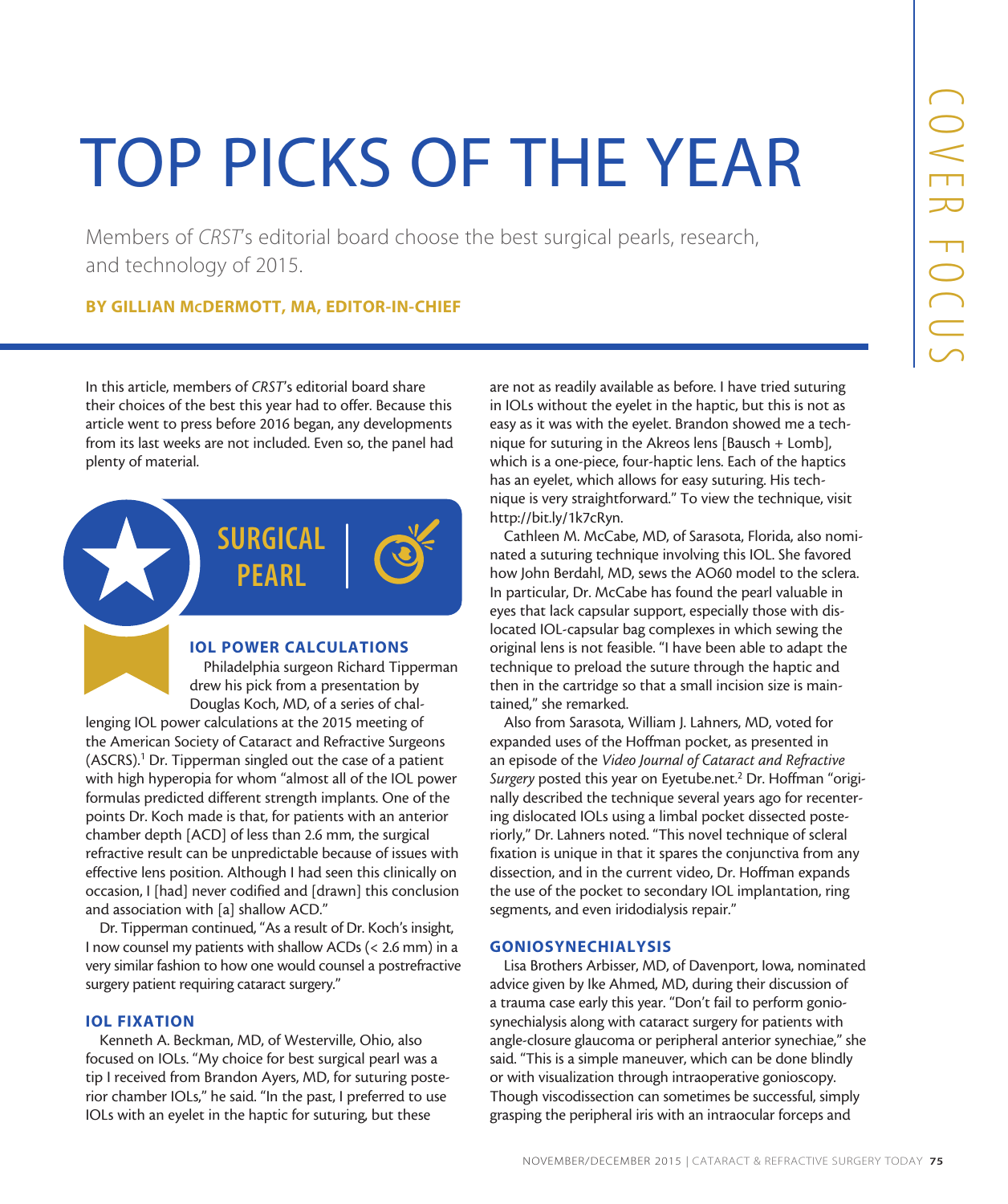

pulling centrally most efficiently exposes closed areas of trabeculum. It is not uncommon for this manipulation to result in better IOP control postoperatively."

# CORTICAL REMOVAL

In the opinion of Marguerite McDonald, MD, of Rockville Centre, New York, the year's best pearl came from Russell Fumuso, MD, a prominent high-volume cataract surgeon on Long Island. He developed the Fumuso cortical hydration technique for laser cataract surgery, she said, because cortical removal is noticeably more difficult than with standard phacoemulsification. It turns out, Dr. McDonald added, that the technique also works well with standard phacoemulsification.

"The tip of the cannula is not placed under the edge of the capsule during hydrodissection; it is placed just central to it but in the same plane so that the fluid jet goes just under the capsular edge (as usual) but also creates a jagged 'cliff' or plane between the nucleus and the cortex," she explained. "The nucleus will spin freely, and the cortex will have been hydrated into many fluffy strings that are much easier to remove later during irrigation/aspiration. It is important to cut back on aspiration (from 25 to 20 mL/ min) with this technique to slow everything down ever so slightly" in order to reduce the risk of rupturing the posterior capsule.

#### CORRECTING PRESBYOPIA

The quest for a better solution to presbyopia continues, and four panelists' picks focus on this area of ophthalmology. Chief Medical Editor Steven J. Dell, MD, looked to the future when he chose a tip from Gustavo Tamayo, MD, on a population for whom to consider the Symfony IOL (Abbott Medical Optics; not FDA approved). Dr. Dell said he learned that the lens is well suited to patients with a history of corneal refractive surgery. "While this IOL physically resembles a multifocal, it is in fact not a multifocal," he explained. "Instead, the lens offers an extended depth

of focus without significant loss of contrast sensitivity. The extended depth of focus minimizes the impact of a small refractive target miss, while offering better near vision than a conventional IOL."3

William I. Bond, MD, of Pekin, Illinois, kept his sights on the patient when he nominated a pearl from George O. Waring IV, MD: the key concept of dysfunctional lens syndrome is that, after the age of 55, the crystalline [lens] is a blank slate on which to write presbyopic correction and desired refractive goals—often simultaneously. "I believe this leads to the proper consideration of what patients really want," Dr. Bond remarked.

Northeast of Dr. Bond in Lake Villa, Illinois, Mitchell A. Jackson, MD, selected a tip he received from two colleagues, Dr. Waring and Jeffery Machat, MD. The advice pertained to using the objective scatter index (OSI) on the AcuTarget HD (Visiometrics) to help determine whether a patient should undergo a corneal procedure (eg, LASIK, PRK, corneal inlay) or a lens-based procedure to treat presbyopia. Dr. Jackson explained, "Low light scatter or low OSI suggests good optical clarity and only a low-grade dysfunctional lens syndrome (stage 1 or 2), as established by Dr. Waring. High light scatter or high OSI suggests [a] poor quality of vision, either from true cataract formation or a poor ocular surface."

Los Angeles surgeon Kevin M. Miller nominated the description by John Vukich, MD, of how to use recently FDA-approved software for the iFS laser (Abbott Medical Optics) to create pockets for the placement of corneal inlays.4 "These pockets should be much better than LASIK flaps for planning the depth of placement and centration of these devices with respect to the pupil, both of which are critical to their function," Dr. Miller stated.

#### SURGICAL PLANNING

Y. Ralph Chu, MD, of Edina, Minnesota, was impressed when James Schumer, MD, demonstrated how he uses the TrueVision 3D Visualization and Guidance System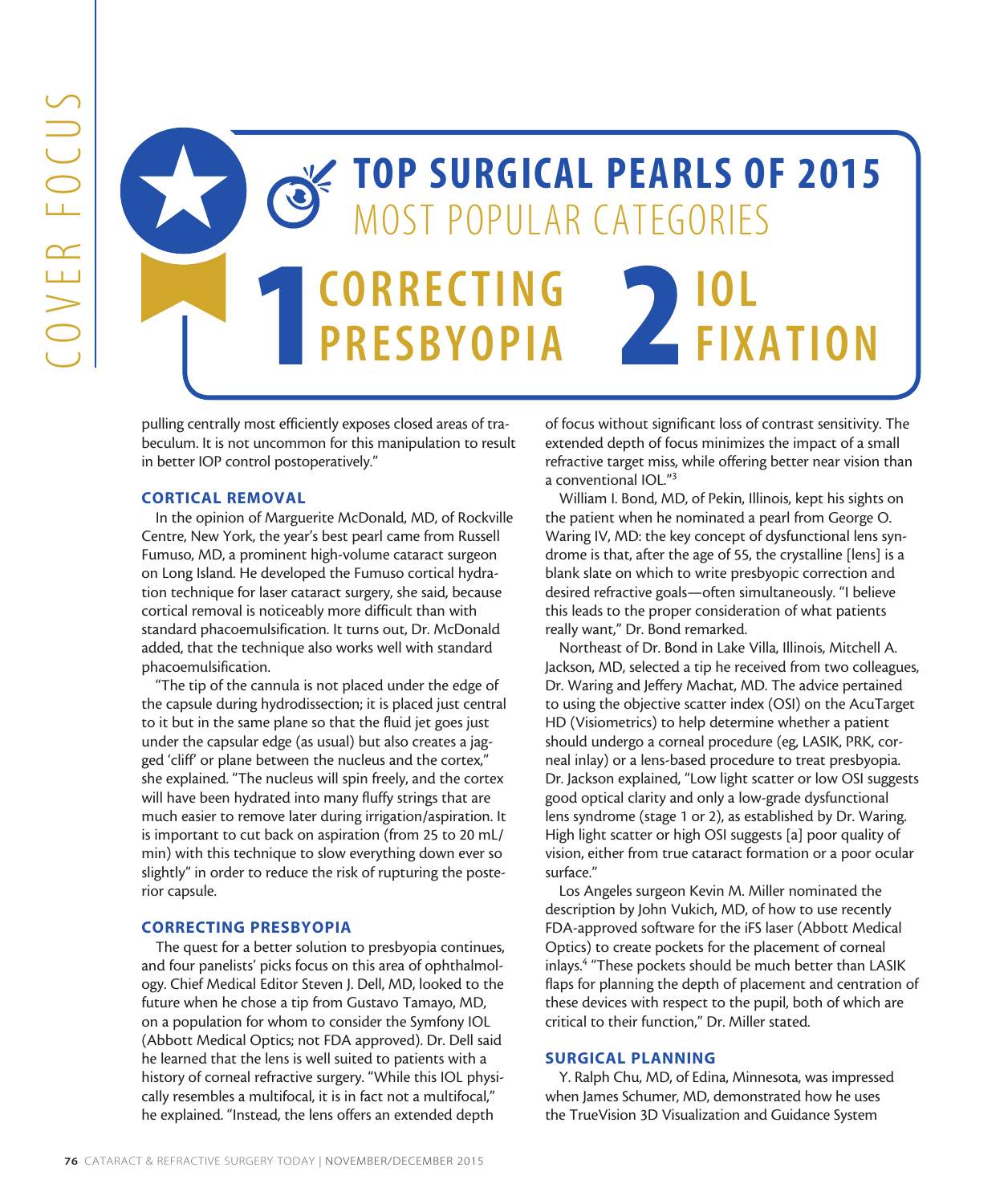

Figure 1. The APX 200 in place (A) and during removal (B).

(TrueVision Systems) in conjunction with the Victus femtosecond laser (Bausch + Lomb).<sup>5</sup> "Not only was this interesting from the perspective of protecting the longevity of the surgeon (up to 70% of surgeons over [age] 50 have some type of neck issue $6,7$ ," Dr. Chu said, but he was also intrigued by how the TrueVision system's integration with the Cassini (i-Optics) helped to guide the alignment of toric IOLs and limbal relaxing incisions. Dr. Chu anticipates that further integration of preoperative diagnostic tools to provide real-time information in the OR will improve surgical outcomes in the future.

# PUPILLARY EXPANSION

The sheer number of products and techniques for dealing with a small pupil during cataract surgery indicates the importance of this challenge, and innovation continues. P. Dee G. Stephenson, MD, of Venice, Florida, selected a technique to expand a small pupil with the APX 200 (APX Ophthalmology) demonstrated by Dr. Jackson (Figure 1). A user of the device now herself, Dr. Stephenson said, "It is faster and easier than any I have used. It requires two stab incisions. It expands the pupil to a trapezoidal shape, making it so easy to see and do your cataract surgery maneuvers without interference, and you don't have to operate over the device. [The expander is] easy to remove and [causes] no harm to the iris. One size fits all."

# CATARACT SURGERY AFTER RADIAL **KERATOTOMY**

Cynthia Matossian, MD, of Doylestown, Pennsylvania, favored advice contained in a 2015 installment of *CRST*'s "Cataract Surgery Complex Case Management" column.8 The article presented the case of a 63-year-old woman with unstable vision due to previous radial keratotomy who was contact lens intolerant. Of the many tips offered in the piece, Dr. Matossian highlighted the recommendation to be sure that such patients' expectations are realistic.

# REFRACTIVE ENHANCEMENTS

"We have learned a great deal about reactive epithelial hyperplasia after refractive surgery and have begun to take this into consideration for surface ablation enhancements," commented Dr. Waring. He voted for a suggestion by William Wiley, MD, to "use intraoperative aberrometry after epithelial removal to determine the true refractive power of the cornea [after] epithelial debridement to help refine these treatments."

#### PTERYGIUM

David A. Goldman, MD, of Palm Beach Gardens, Florida, selected a modification by William Trattler, MD, of the Anduze technique for the removal of pterygia with direct injection of mitomycin C and light cautery.<sup>9</sup> "It makes surgery quick [and] safe, and the outcomes are outstanding," Dr. Goldman said.

#### SKIN CARE

According to Chief Medical Editor Robert J. Weinstock, MD, the year's best surgical pearl came from Luther Fry, MD, during the Caribbean Eye Meeting. Said Dr. Weinstock, "He described a technique of placing K-Y Jelly [Reckitt Benckler] on the patient's forehead and cheek prior to placing the drape. This avoids the severe pain and skin damage that occur when peeling off the drape at the end of the case. Although [Dr. Fry] had been doing this for years, it was the first I had heard of it." Dr. Weinstock stated that this pearl has greatly improved his patients' experience.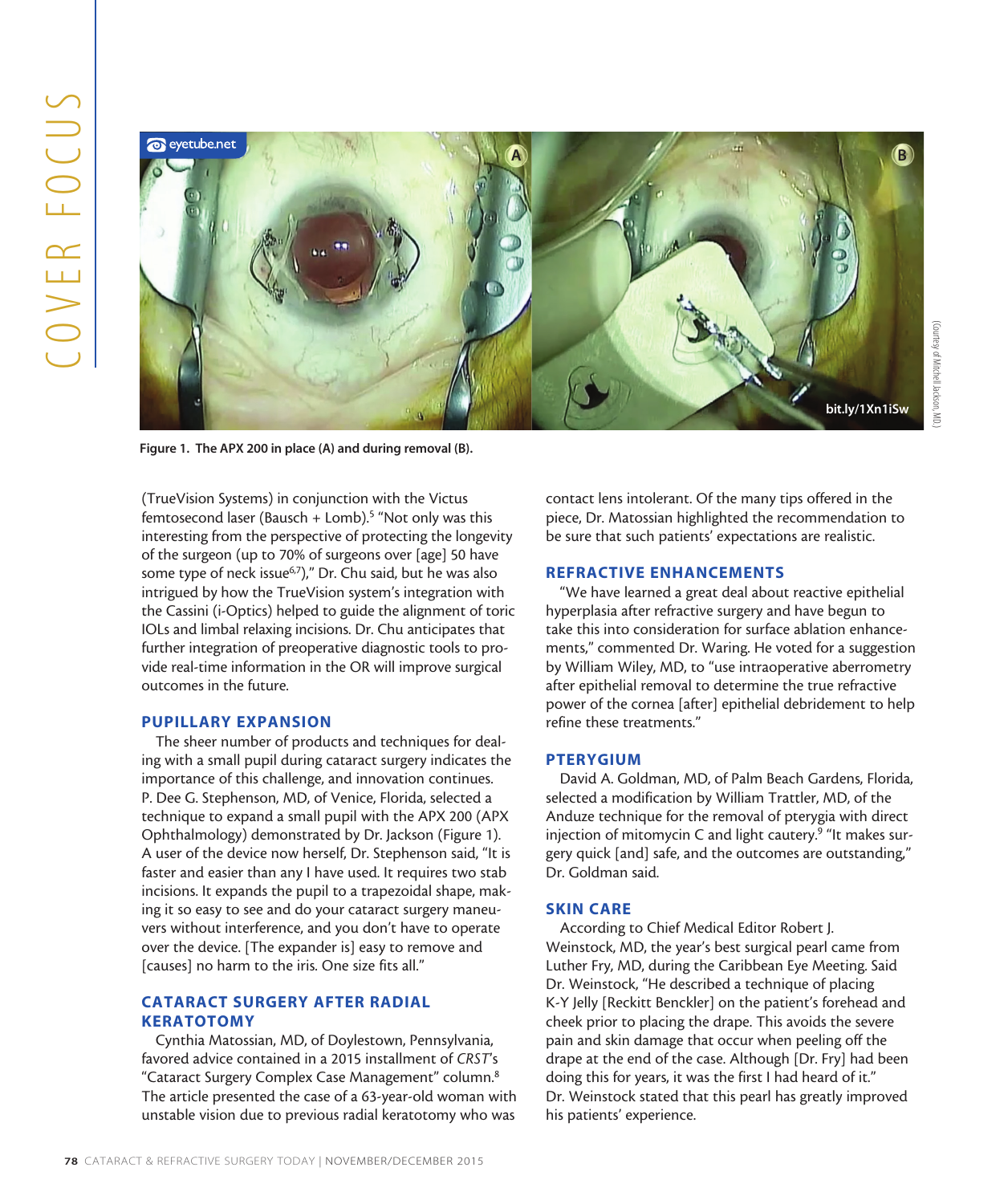

# LASER CATARACT SURGERY

**EXERCISE AND SECTION AND SECTION CONSULTERANCE SURGERY CONSULTER AND SECTION ARTICLES (SET AND SECTION AND SECTION AND SECTION CONSULTERANCE SURGERY TO CONSULTER (SET AND SECTION AND SECTION AND SECTION AND SECTION AND S** Plenty of cataract surgeons have not invested in a femtosecond laser, and debate on laser versus manual techniques continues. It is therefore not surprising that Dr. Dell would single out the long-awaited results of the European Society of Cataract and Refractive Surgery's study of laser cataract surgery (FLACS ESCRS Study), presented by Peter Barry, MD, at the XXXIII Congress of the ESCRS.10 According to Dr. Dell, investigators compared more than 2,800 eyes undergoing laser cataract surgery with rigorously matched controls from the European Registry of Quality Outcomes for Cataract and Refractive Surgery. They found that the overall complication rate and incidence of lost lines of vision were significantly higher in the laser versus the control group. According to Dr. Dell, these data show that, "while tremendous strides have been made with femto, there is still significant room for improvement." For Prof. Barry's own account of the study he presented, watch the interview at http://eyetube.net/?v=ulomi.

Dr. Chu was impressed by research in this field by Wendell Scott, MD.<sup>11</sup> "He showed that, with increased spot spacing vertically, there were fewer irregularities [in the laser capsulotomy] and that he was able to perform a sub-1-second capsulotomy," Dr. Chu commented. "This is exciting because we were able to be the first in the United States to replicate this using a different laser platform [Victus]. We found similar results and are conducting a clinical evaluation of this technique on our platform and hope to present this in the near future."

# CORRECTING PRESBYOPIA

Presbyopia was the most popular area of research among the panelists. Dr. Arbisser nominated a study showing that crossed monovision (dominant eye for near vs distance) is as effective a method as conventional monovision in pseudophakia.12 "The mean anisometropia was -1.39 D, and [the investigators] used [a] sighting dominance test preoperatively," Dr. Arbisser said. "This definitively vindicates what I have found to be a successful strategy for thousands of cases over decades. After discussion of all options, when patients choose emmetropia,

I operate [on] the eye with the worse cataract first for distance regardless of dominance. Assuming the goal is achieved, the patient can now understand [his or her] presbyopia, be shown what -1.25 D offers in focal distance, and have the option of aiming for the second eye to be intermediate versus distance corrected. Caution must be taken, however, in patients who have a lifelong experience with monovision not to switch eyes or those with very strong eye dominance and poor binocularity." Dr. Arbisser added that work by Fuxiang Zhang, MD, to which she contributed supports these findings (unpublished data, 2015).

Impressed by its promise for the future, both Dr. Jackson and Dr. Waring voted for a computer-animated model of accommodation and presbyopia described by Daniel Goldberg, MD.13 "[It] has shed new light on a complex process involving previously poorly documented anatomic structures such as vitreous zones and capsule ligaments," Dr. Waring remarked. Added Dr. Jackson, "[The model] demonstrates the extralenticular structures of accommodation moving in synchrony. [It] will pave the way on how industry will create accommodating IOLs in the future and help technologies invoking the scleral space for presbyopia therapy."

Dr. Miller selected *CRST*'s summary of the Kamra's (AcuFocus) clinical trial, which included tips for the corneal inlay's implantation and removal.<sup>14</sup> "Physicians and patients in the United States have fallen behind the rest of the world with respect to access to new medical devices," he remarked. "The reason is rigorous safety and efficacy mandates promulgated by the Food and Drug Administration. Finally, however, the first corneal inlay has cleared the phase 3 hurdle."

# IOL POWER CALCULATIONS

As with his pick for the best surgical pearl, Dr. Tipperman again went with the area of IOL power calculations. Specifically, he selected research presented by Graham Barrett, MD.15

"In recent years, ophthalmologists have become aware of the contribution of 'posterior corneal astigmatism' to the final refractive result achieved when performing cataract surgery with toric IOLs," Dr. Tipperman stated. "In this paper, Dr. Barrett compared his toric IOL calculator (which is available on the ASCRS website) to several other common methods, including the Alcon Toric Calculator, the Baylor Nomogram, the Holladay calculator, and the Pentacam Comprehensive Eye Scanner [Oculus Surgical]. The paper demonstrated that the Barrett Toric Calculator would leave the greatest percentage of patients within ±0.50 D of their intended target refraction."

According to Los Angeles surgeon Uday Devgan, "the absolutely most groundbreaking development in IOL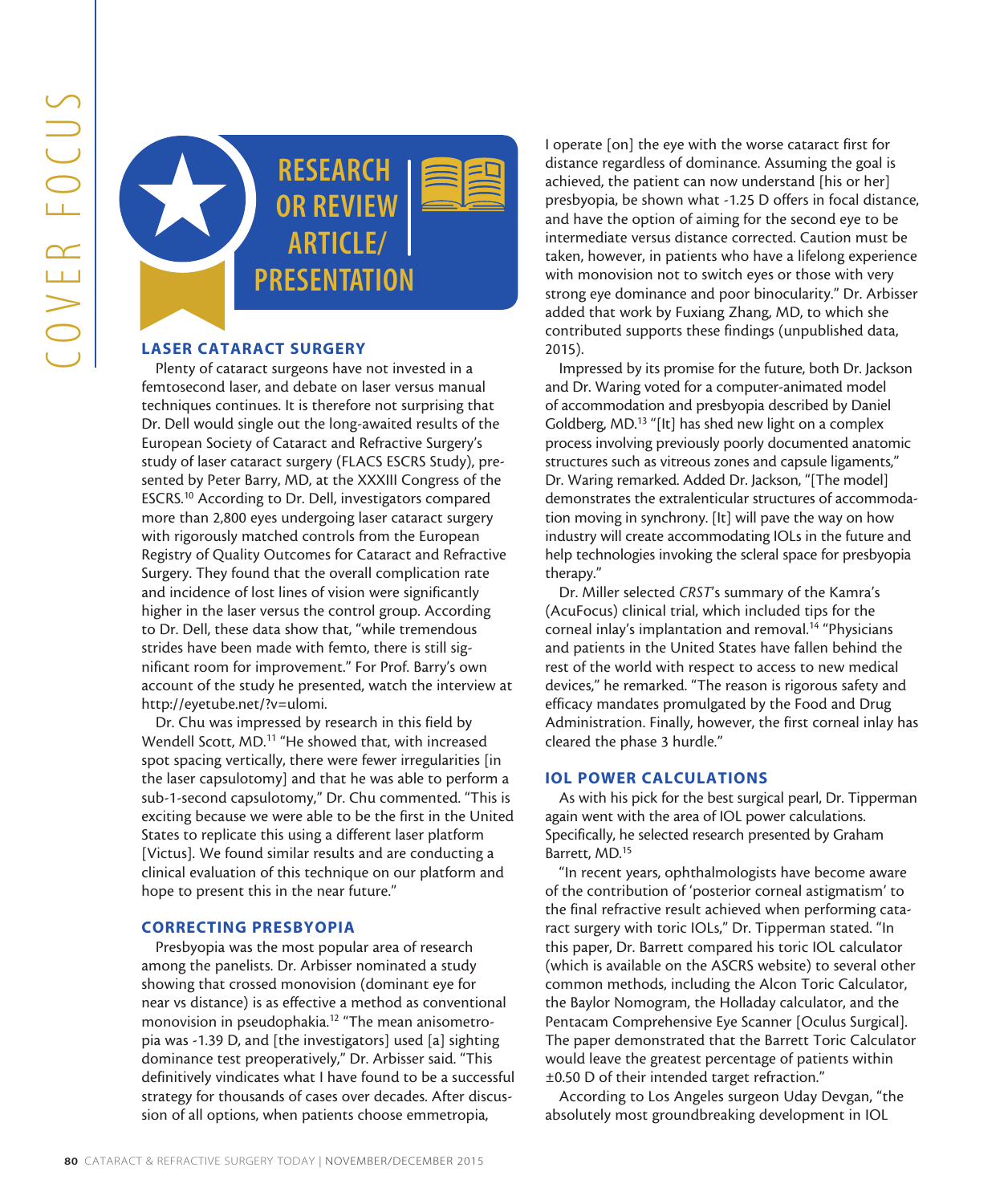

calculations is the concept of a 'super surface' and 'super formula' to increase … accuracy. This will revolutionize the way we do IOL calculations."16

# ENDOPHTHALMITIS

Dr. Matossian selected what she called an informative installment of *CRST*'s "The Literature" column that summarized a study by Nentwich and colleagues on endophthalmitis after cataract surgery.17,18 "To date, there are no approved standards for intracameral or transzonular antibiotics at the end of cataract surgery in the United States," Dr. Matossian said. "I look forward to having guidelines as more studies review endophthalmitis rates post intracameral or transzonular antibiotic delivery."

# **CORNEA**

Dr. Lahners nominated a presentation at the World Cornea Congress VII in April by Shigeru Kinoshita, MD, PhD. Dr. Kinoshita described the use of injected cultivated corneal endothelial cells from a donor cornea into a patient with end-stage endothelial disease such as Fuchs dystrophy or pseudophakic bullous keratopathy, Dr. Lahners said. "The technique combines a suspension of approximately 1 million cultivated corneal endothelial cells and Rho kinase inhibitors," he continued. "This procedure is not only much less invasive than current techniques such as Descemet stripping automated endothelial keratoplasty and Descemet membrane endothelial keratoplasty, but through cell cultures, a single donor can provide enough cells for over 200 patients."

Dr. Lahners provided further details: "In his presentation, [Dr. Kinoshita] described the use of the technique in 11 patients, one of which started with a BCVA of 20/400 and a corneal thickness of 778 µm. This patient improved to a BCVA [of] 20/20 and a thickness of 525 µm postinjection. This is truly amazing research and promises to completely revolutionize the future of transplantation for endothelial diseases. I have been telling my patients

with early Fuchs dystrophy for years that transplantation techniques have improved vastly in the last 10 years from penetrating keratoplasty to Descemet stripping automated endothelial keratoplasty/Descemet membrane endothelial keratoplasty, and one day, we will probably just be able to inject new cells into the eye. It looks like we are rapidly closing in on this day!"

In Dr. Bond's estimation, William Trattler, MD, presented the year's best review when he covered the history of corneal collagen cross-linking in the United States, including the procedure he performed on his own young daughter.19

#### REFRACTIVE SURGERY

Dr. McDonald selected 3-year data on small-incision lenticule extraction (SMILE; Carl Zeiss Meditec).20 More than 80,000 SMILE procedures have been performed worldwide, she said. "The clinical trial data are impressive, better than most refractive surgeons would have predicted," she added. "It appears that SMILE will join our refractive armamentarium in the United States, after it is FDA approved."

# GLAUCOMA

Microinvasive glaucoma surgery may be a hot topic at cataract and refractive surgery meetings, but Richard Mackool, MD, of Astoria, New York, went with research on therapeutics. He selected an "elegant study [that] provided electroretinographic evidence that the use of citicoline eye drops [was] effective in improving retinal function and neural conduction along the visual pathways in open-angle glaucoma. The improved function was demonstrated to be reversible upon discontinuation of the drug. This information may lead to the development of a new class of antiglaucoma medications that does not lower IOP but nonetheless protects the eye from damage by possibly improving microcirculation to the retina and/ or optic nerve."21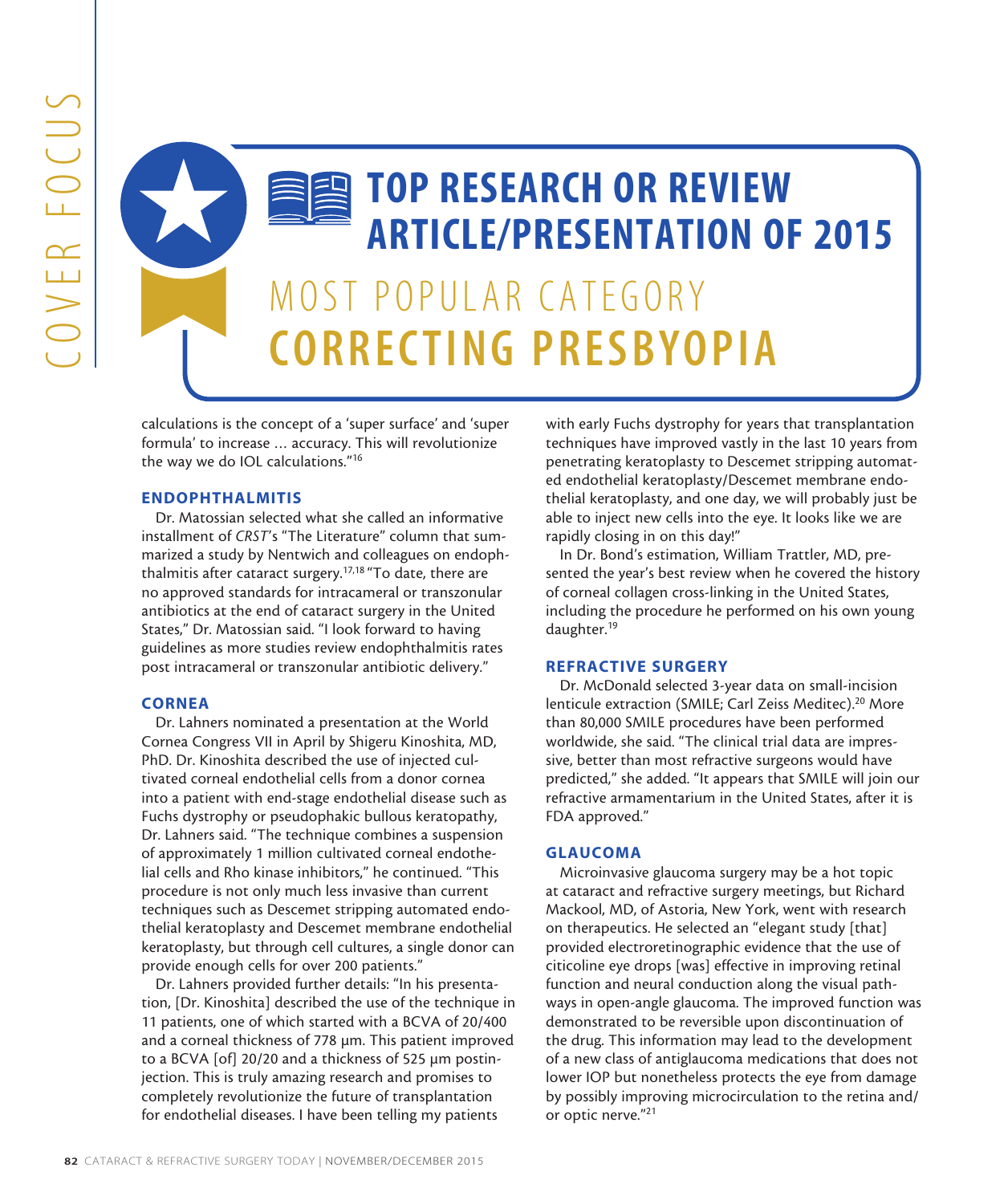

# LOW-ADD MULTIFOCAL IOLs

With five votes, low-add multifocal IOLs were the top choice of *CRST*'s panel for the technology of the year. In 2015, Abbott Medical Optics released 2.75 D and 3.25 D

models of its Tecnis Multifocal IOL (ZKB00 and ZLB00, respectively), and Alcon brought the AcrySof IQ Restor +2.5 D IOL to market. These additions to the +4.00 D models of both lenses and the +3.00 D version of the AcrySof IQ Restor give surgeons a wide range of add powers from which to choose. That flexibility "greatly improves our ability to customize lens choices to the patient's needs, goals, and health of the eye," commented Dr. McCabe. "Having more choices improves our ability to balance the strengths and weaknesses of each type of lens so that we best meet patients' expectations. I always assess the performance of the first lens implanted to adjust, if necessary, the choice for the second eye."

Speaking specifically about the ZKB00 and ZLB00, Dr. Dell remarked, "These low-add multifocal IOLs feature a reading zone that corresponds more closely to the visual needs of our patients. The original version of the Tecnis Multifocal IOL forced patients to read too closely for comfort in many cases, and computer vision was a significant problem. Having the ability to titrate the reading zone with the patient's habitual reading distance has changed our practice pattern. These two new lenses also offer improved quality of vision over prior multifocals. Perhaps the best overall indicator of patients' acceptance of these lenses comes from the FDA trial leading to their approval, where 94% of ZLB00 and 97% of ZKB00 recipients would select the same IOL again if they had to do it over again.<sup>22</sup> These are the best numbers for patient satisfaction with a multifocal that I've ever seen."

In Dr. Matossian's experience, patients are far less likely to report problems with glare and halos with the low-add models of the Tecnis Multifocal. "The intermediate vision is excellent for computer monitors, e-tablets, and seeing the dashboard or GPS system while driving without compromising the distance vision," she said. "The near vision is very good; in myopes, I mix and match by using the ZKB00 with the +2.75 D add in the dominant eye and the ZLB00 with the +3.25 D add in the nondominant eye for excellent near vision." For hyperopic patients, Dr. Matossian implants the ZKB00 bilaterally.

Dr. Waring reported that he and his colleagues routinely implant the ZKB00 bilaterally. "We begin with the dominant eye first in the event the patient desires more near, in which case we will mix and match with the ZLB00," he said.

According to Dr. Mackool, for all practical purposes, the distance acuity provided by the AcrySof IQ Restor +2.5 D IOL "is equal to that of an aspheric monofocal IOL. The importance of this simply cannot be overemphasized." In addition, he said, "virtually every patient who receives this IOL will have better intermediate and near vision than they would have achieved with an aspheric monofocal lens." He continued, "Were it not for the small possibility of troublesome postoperative glare and halo, I would readily confer the title of 'no downside' upon this lens. In our practice, many risk-averse patients are now candidates for multifocal IOL implantation because of the availability of the AcrySof IQ Restor +2.5 D IOL."

# LASER CATARACT SOFTWARE UPGRADE

cording to Dr. Mackool, for all practical purposes the<br>
ex active) provided by the ArtySof (Q Restor +2.5 D OU,<br>
and to that a ran spheric monofocial (OL. The importance<br>
simply expressive the overtore phasical (in additio Coming in a close second in the technology category was the Streamline upgrade to the Lensar Laser System (Lensar), nominated by four panelists (Figure 2). Remarked Dr. Lahners, "This update allows for automated analysis of the lens density and programmable [customized] fragmentation solutions. It also seamlessly allows for detailed and innovative arcuate incision planning using iris registration to compensate for cyclotorsion and more precise placement. This system integrates with the Cassini via a Wi-Fi connection for maximum efficiency and reduction in potential transcription errors. The Lensar Laser System has always proven itself to be efficient and intelligent; with Streamline, it takes the automation concept to a new level."

Dr. Weinstock stated that the upgrade has had a real effect on his patients' outcomes and that it has optimized his phaco technique. For Dr. Stephenson, the most important change is "the automatic fragmentation patterns based on the density of the cataract imaging, which allows the [laser] energy to be as efficient as possible and decreases the amount of phaco power needed. … In the grades 1 and 2 category, zero phaco power is needed; only aspiration is needed, which is healthier for the cornea, and the outcomes have been impressive."



Figure 2. The Lensar Laser System with Streamline automatically categorizes cataract density and then performs the preselected pattern for the appropriate cataract hardness.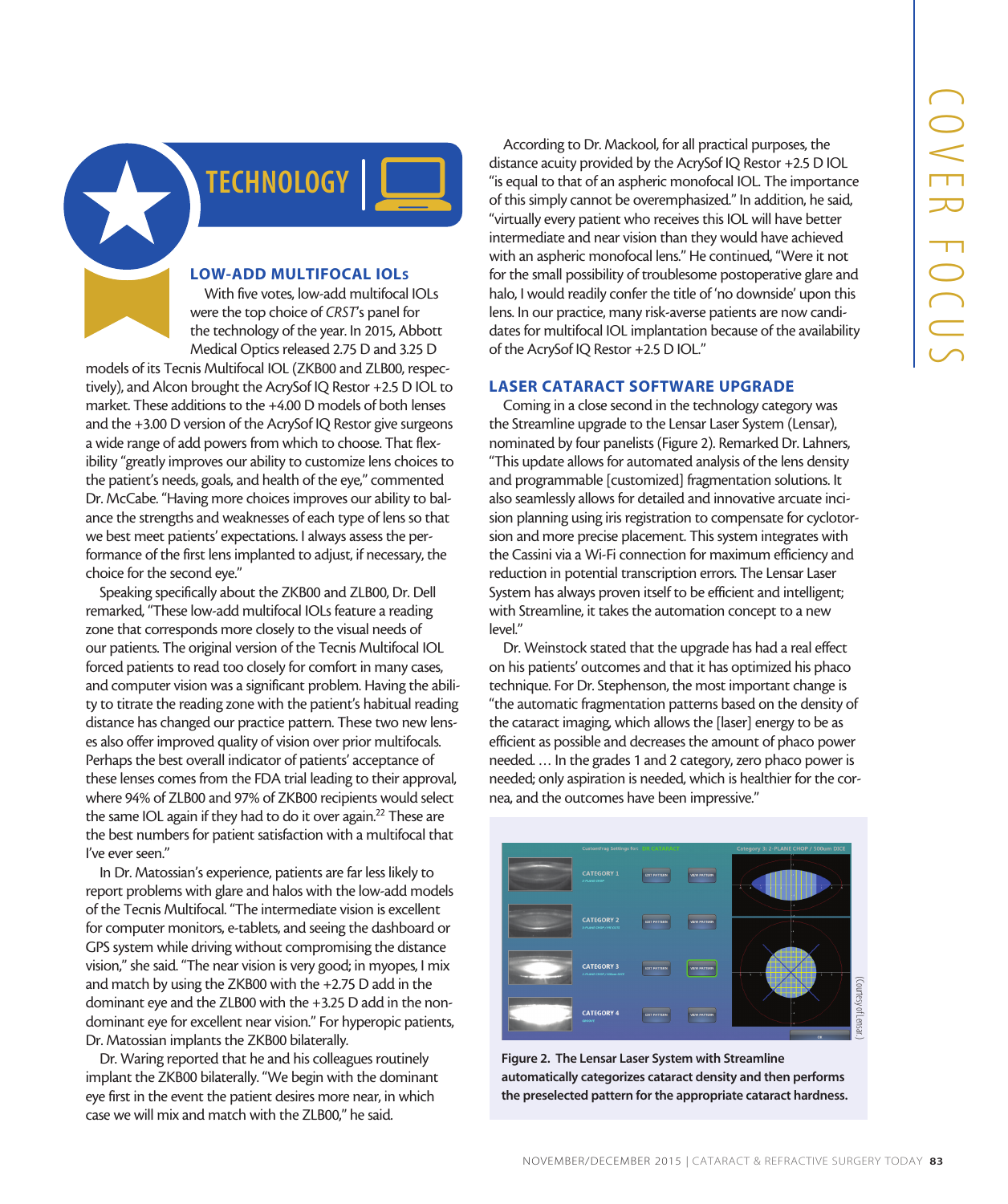# TOP TECHNOLOGY OF 2015 TREADD SERVICE TREADS MULTIFOCAL IOLs SOFTWARE UPDATE TO A LASER CATARACT SURGERY PLATFORM

In Dr. Jackson's estimation, the introduction of this technology "has paved the way for a true 'hands-free' approach to modern-day refractive cataract surgery."

#### INTRAOPERATIVE ABERROMETRY

**EXAMPLE AND MULTIFOCAL CATABOT SURGERY TODAY IN SURFACTIVE SURGERY TOO AND MULTIFOCAL CAN ARROW CONTINUOUS**<br>
In Dr. Jackbook This parameter and context superpression comparison that the substitute of the CAN ARROW COVER ( Dr. Tipperman also chose technology that helps him to analyze data for cataract surgery—VerifEye+ for the ORA System (Alcon). He and his colleagues incorporated intraoperative aberrometry using this system in 2015, and he said that they and the nursing staff have been pleased with its ease of use thus far. "By incorporating the alignment and capture screens into a 'heads-up' display on the microscope's oculars, the process of data acquisition is much easier," he commented. "Additionally, changes in the software have allowed the data acquisition and processing to be much faster so that 40 measurements are taken in 10 seconds." Dr. Tipperman highlighted a poster presentation by Robert Cionni, MD, at this year's ASCRS symposium on using intraoperative aberrometry for toric IOL surgery.<sup>23</sup> Specifically, Dr. Cionni found that use of the ORA System with VerifEye+ halved the number of patients in whom outcomes fell more than 0.50 D outside the intended astigmatic target, Dr. Hoffman said.

# PUPILLARY EXPANSION

Dr. Chu selected the Xpand NT Iris Expansion System (Diamatrix), an expander ring made of nitinol (Figure 3). "It provides an excellent, stable, large, open pupil and can be reused, making it one of the most cost-effective devices on the market—a win for patients and a win for doctors," he stated. "[It is] definitely worth trying for any surgeon who does cataract surgery."



Figure 3. Dr. Chu injects the Xpand NT Iris Expansion System through a 2.75-mm clear corneal incision.

#### IMAGING

When choosing the best technology of 2015, Dr. Goldman went with his staff's pick, the California (Optos). "It has the excellent widefield imaging with small pupils that the earlier models have, but it also is designed with chin- and headrests and can be controlled by the technician to make image acquisition easy in patients of all ages," he said. "It shares a similar small footprint with the earlier Daytona model, so it's easy to integrate into any office. My office acquired it only a month ago, and already, all staff say it's their favorite piece of equipment we have."  $\blacksquare$ 

- 1. Koch D. Challenges In IOL power calculations. Presented at: ASCRS/ASOA Symposium and Congress; April 17-19, 2015; San Diego, CA.
- 2. Hoffman RS. A spectrum of scleral fixation without conjunctival dissection. *Video Journal of Cataract Surgery*. http://bit.ly/1MF9WbM. Accessed October 15, 2015.
- 3. Tamayo G. Case 1: patient with prior corneal refractive surgery now having IOL surgery seeks reduced spectacle dependence. Paper presented at: AECOS Summer Symposium; August 2, 2015; Deer Valley, UT.
- 4. Vukich JA. Hot pockets. *Cataract & Refractive Surgery Today*. April 2015;15(4):47-49. http://crstoday.com/2015/04/hot-pockets. Accessed October 15, 2015.
- 5. Schumer J. Presentation at: Optimal Outcomes Summit; September 19, 2015; Washington, DC.
- 6. McDonald J. ACES Ergonomic Survey, 1995 and 1996. Paper presented at: American College of Eye Surgeons (ACES), 1996 Annual Meeting; 1996; Walt Disney World, FL.
- 7. Wallace RB 3rd. The 45 degree tilt: improvement in surgical ergonomics. *J Cataract Refract Surg*.
- 1999;25(2):174-176.
- 8. Devgan U, Miller KM, Waring IV GO, Weinstock RJ. Cataracts after radial keratotomy. *Cataract & Refractive Surgery Today*. March 2015;15(3):22-25. http://crstoday.com/2015/03/cataracts-after-radial-keratotomy. Accessed October 15, 2015.
- 9. Trattler WB. Primary pterygia excision performed via Anduze technique with mitomycin-c 0.02% applied to subconjunctival space: review. Paper presented at: ASCRS/ASOA Congress and Symposium; April 17-21, 2015; San Diego, CA.
- 10. Barry P. FLACS ESCRS Study. Paper presented at: XXXIII Congress of the ESCRS; September 7, 2015; Barcelona, Spain.
- 11. Increased vertical spacing reduces femtosecond laser capsulotomy irregularities. *Ocular Surgery News U.S. edition*. August 10, 2015. http://bit.ly/1OIR1Ni. Accessed October 16, 2015.
- 12. Kim J, Shin HJ, Kim HC, Shin KC. Comparison of conventional versus crossed monovision in pseudophakia. *Br J Ophthalmol*.2015;99(3):391-395.
- 13. Goldberg D. Computer-animated model of accommodation and presbyopia. *J Cataract Refract Surg*. 2015;41:437-445.
- 14. Koury CB. Inlay to treat presbyopia gets US approval. *Cataract & Refractive Surgery Today*. June 2015;15(6):61-63.
- 15. Barrett GD. Improving the prediction of astigmatism after toric IOL implantation. Paper presented at: ASCRS/ASOA Congress and Symposium; April 17-21, 2015; San Diego, CA.
- 16. Ladas JG, Siddiqui AA, Devgan U, Jun AS. A 3-D "super surface" combining modern intraocular lens formulas to generate a "super formula" and maximize accuracy [published online ahead of print October 15, 2015]. *JAMA Ophthalmol*. doi: 10.1001/jamaophthalmol.2015.3832.
- 17. Loh J. The literature. *Cataract & Refractive Surgery Today*. April 2015;15(4):30-32. http://crstoday.com/2015/04/the-literature. Accessed October 18, 2015.
- 18. Nentwich MM, Ta CN, Kreutzer TC, et al. Incidence of postoperative endophthalmitis from 1990 to 2009 using povidone-iodine but no intracameral antibiotics at a single academic institution. *J Cataract Refract Surg*. 2015;41(1):58-66.
- 19. Trattler W. CXL in eyes with previous surgery. Paper presented at: Advance Refractive Congress; August 2, 2015; Deer Valley, UT. 20. Pederson IB, Ivarsen A, Hjortdal J. Three-year results of small incision lenticule extraction for high myopia: refractive outcomes
- and aberrations [published online ahead of print October 2, 2015]. *J Refract Surg*. doi:10.3928/1081597X-20150923-11. 21. Parisi V, Centofanti M, Ziccardi L, et al. Treatment with citicoline eye drops enhances retinal function and neural conduction along the visual pathways in open angle glaucoma. *Graefes Arch Clin Exp Ophthalmol*. 2015;253(8):1327-1340.
- 22. Abbott Medical Optics. Tecnis Multifocal 1-piece intraocular lens (IOL)-models ZKB00 (+2.75 D) and ZLB00 (+3.25 D). http://bit.ly/1NQ9sRG. Accessed October 19, 2015.
- 23. Cionni RJ. Axis determination by intraoperative aberrometry versus toric calculator. Poster presented at: ASCRS/ASOA Symposium & Congress; April 17-19, 2015; San Diego, CA.